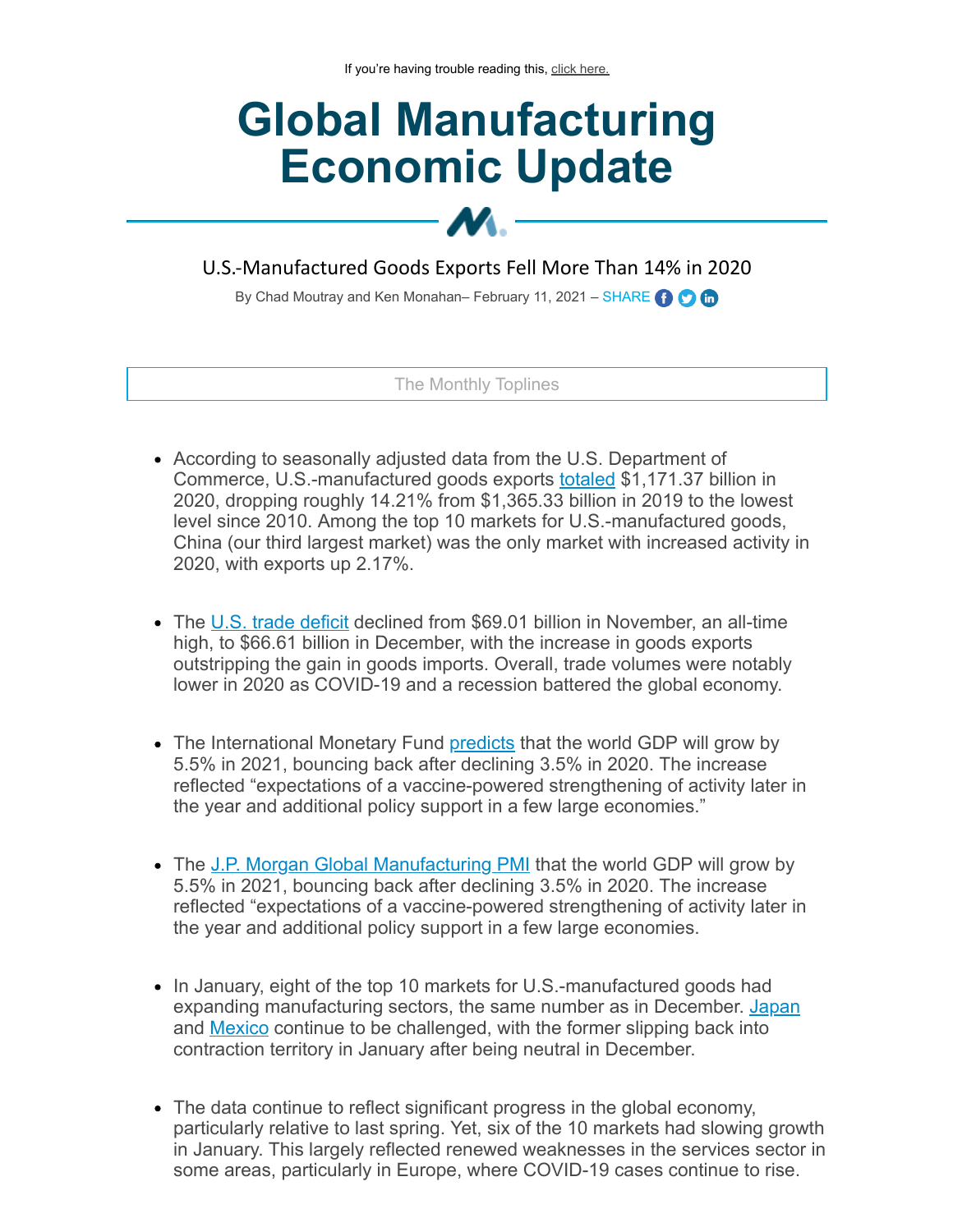(The Eurozone economy [contracted](https://click.email.nam.org/?qs=ef04ac8aa486153caa011a5f3ea4b9ee5fa68a3aab920c946db7265a13cd8b769173d6518f0a718ba784c29555ca77826e40cd5dc3bb3e292efad60e70accd10) by 0.7% in the fourth quarter.) In addition, respondents continue to cite disruptions in their supply chains.

- The Chinese economy grew 6.5% year-over-year in the fourth quarter, the fastest rate in two years. In December, [industrial production](https://click.email.nam.org/?qs=ef04ac8aa486153c4b5c7da2cd5fb71a6febc1c53c50558d9cd8a70d180309b4101fe0821a7ffbfc7811750b6076b399b4de0980aed054e525edff7f4db0c35a) increased 7.3% year-over-year, up from 7.0% in November and the strongest pace since March 2019.
- Since April 24, 2020, the U.S. dollar [has fallen](https://click.email.nam.org/?qs=ef04ac8aa486153cf0afda75a836a64e0630510a32857d3bc78cece50774584537cc1a0b5d6ac0491383e16057ac5d43ce2a57102eb1ed873300d1f0727cb4c8) 9.6% against a broad-based index of currencies for goods and services, according to the Federal Reserve. However, it has trended slightly higher since January 21, 2021, up 1.0%.
- Manufacturers are working robustly with the Biden administration and Congress to open markets, ensure trade certainty and address challenges overseas, taking actions that include the following:
	- Continuing to monitor the U.S.–China security, trade and economic relationship, and stressing the need for a comprehensive and strategic U.S. approach on China
	- Pressing for continued efforts to promote innovation and protect intellectual property globally
	- Underscoring that a revitalized and modernized World Trade Organization is vital for manufacturers in America
	- Successfully urging the Biden administration to maintain a fully functional Export-Import Bank
	- Working closely with the Biden administration on the effective use of the Defense Production Act
	- Applauding U.S. global leadership on COVID-19 and global health by restoring U.S. membership at the World Health Organization and committing to lead the push for reform
	- Continuing to lead industry advocacy in support of congressional passage of a comprehensive Miscellaneous Tariff Bill
	- Urging Canadian Prime Minister Justin Trudeau to address concerns with proposed regulations on plastic manufactured items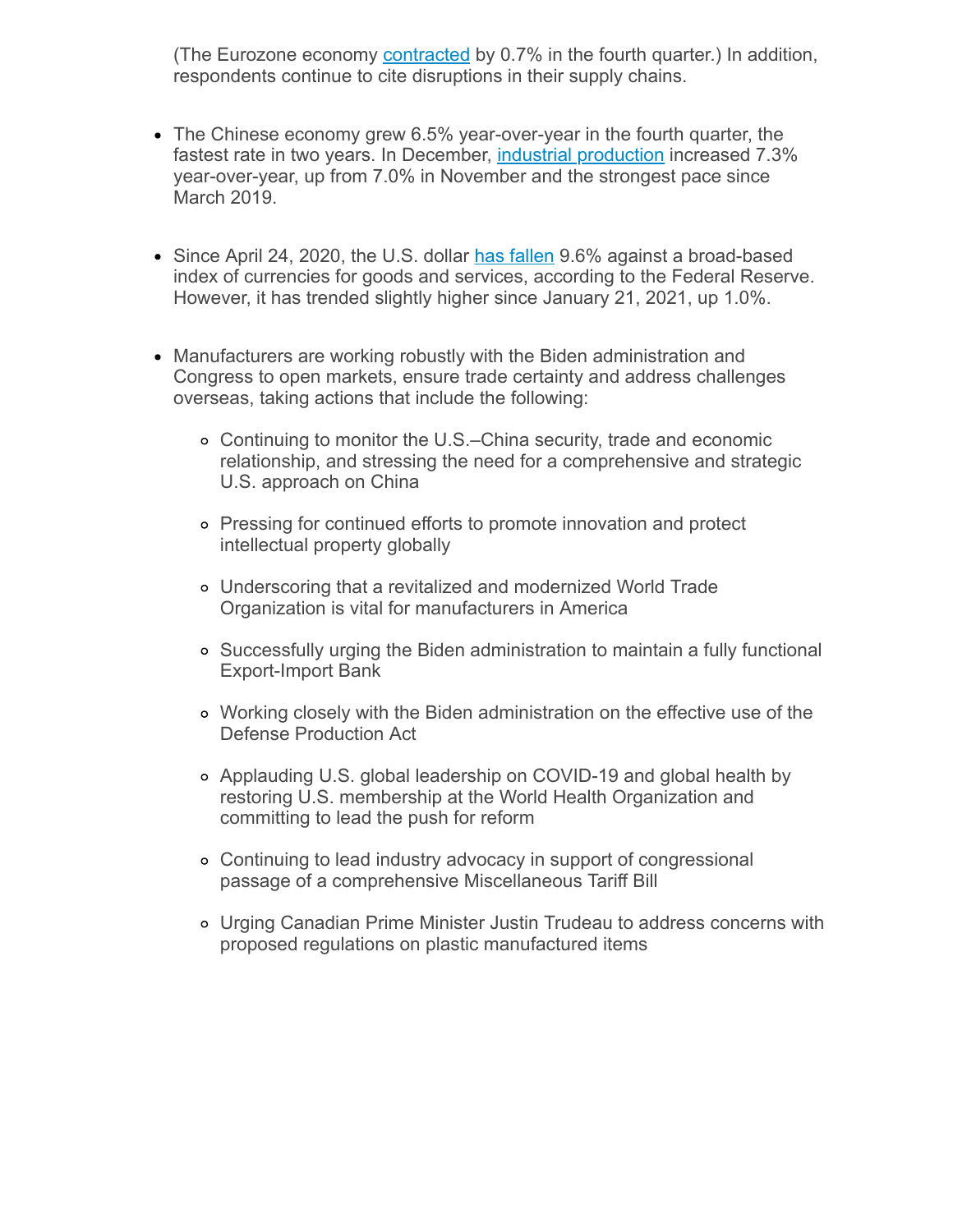

- **Worldwide Manufacturing Activity:** The J.P. Morgan Global Manufacturing [PMI eased from 53.8 in December to 53.5 in January, pulling back slightly fro](https://click.email.nam.org/?qs=ef04ac8aa486153c43a9138b4cddeb31feaeaea605d53e6bf0d7ebff9b06b179b3c4c2cd1b6383313b28a15d6294050d07d5580f4e2eff9b08f4aaa1dd7fba90)m the fastest pace in nearly three years. New orders (down from 54.4 to 54.1) and output (down from 54.9 to 54.0) slowed, but both continued to expand modestly for the seventh straight month. Exports (down from 51.1 to 50.1) nearly stagnated in January. Hiring (up from 50.1 to 50.2) grew very marginally for the third consecutive month. Overall, manufacturers remain upbeat in their outlook for production over the next six months. However, the index for future output declined slightly from 64.7 to 64.4. Survey respondents also cited significant supply chain disruptions, pushing input prices (up from 61.0 to 62.3) higher, rising at the fastest pace since May 2011.
- **Economic Outlook:** The International Monetary Fund [predicts t](https://click.email.nam.org/?qs=ef04ac8aa486153ca75440ed8fb21f793d4051f9262d7ddbd2a5c5979c6221776139f3e844e72f151d53a9a789fbac4ca191116d6e23a04343a61a058c0eb758)hat the world GDP will grow by 5.5% in 2021, bouncing back after declining 3.5% in 2020. The forecast for this year was revised up 0.3% from the estimate released in the October report. The increase reflected "expectations of a vaccine-powered strengthening of activity later in the year and additional policy support in a few large economies." Likewise, the U.S. economy should expand by 5.1% in 2021 following the 3.4% decline seen in 2020.
- **Sentiment in Major Markets:** In January, eight of the top 10 markets for U.S.-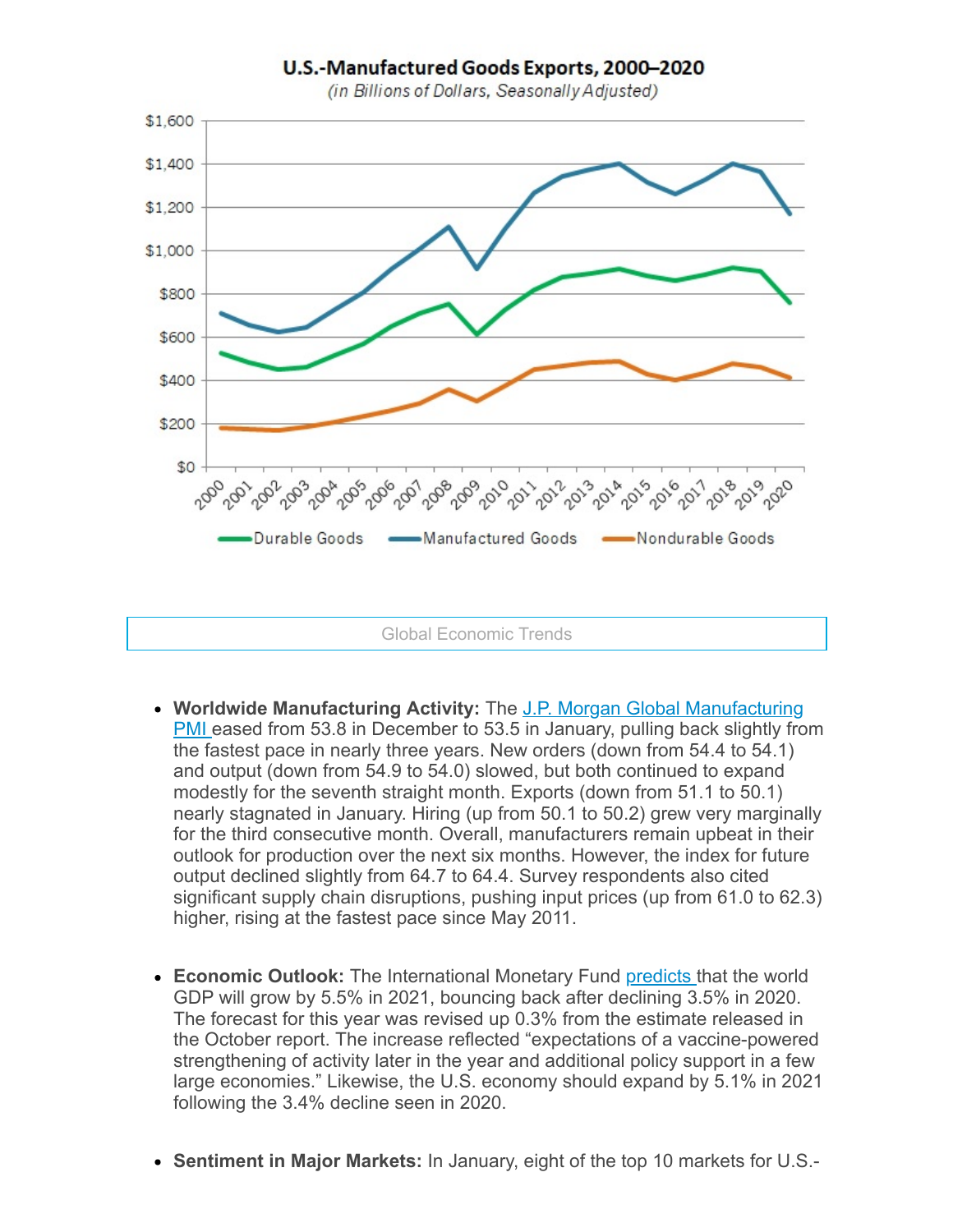manufactured goods had expanding manufacturing sectors, the same number as in December. Japan and Mexico continue to be challenged, with the former slipping back into contraction territory in January after being neutral in December.

On the one hand, data continue to reflect significant progress in the global economy, particularly relative to last spring. On the other hand, six of the 10 markets had slowing growth in January relative to the previous survey. This largely reflected renewed weaknesses in the services sector in some areas, particularly in Europe, where COVID-19 cases continue to rise. In addition, respondents continue to cite disruptions in their supply chains.

Here are more details on each of these major markets (in order of their ranking for U.S.-manufactured goods exports in 2019):

- o [Canada](https://click.email.nam.org/?qs=ef04ac8aa486153c626bfdd31a10808c7ecaf0f88e8ceeca046ce37617f4a931556d02cf8f096096c1d951f875b3b0b9d2970a109d669d3a845a49fb15b0c65e) (down from 57.9 to 54.4): The data slowed across the board, but with new orders and output continuing to expand modestly after rising in December by the fastest pace in two years. Hiring increased for the seventh straight month, albeit at a slower pace. Canadian manufacturing leaders remain very upbeat about future production.
- o [Mexico](https://click.email.nam.org/?qs=ef04ac8aa486153cdd6b02a5c912f498cc35c81a83f9ef5836555aba7555df549f7ef5912eb489ddb56dc0293869f45abf5ff642ba860db182aa7204180b43b4) (up from 42.4 to 43.0, contracting for the 11th consecutive month): Mexico once again reported the weakest PMI among the top 10 markets, with activity continuing to deteriorate sharply, albeit at a slower rate in January. With that said, the index for future output indicated cautious optimism for positive production growth six months from now, with that measure rising above 50 for the second straight month.
- o [China](https://click.email.nam.org/?qs=ef04ac8aa486153cb0a14284e5c4d989b329ff7450ae18cb892ba29b99a0498fb9adef398b6c431e067663a9a62c0dbac578bd337fe8f1d2c02b659f597c52dd) (down from 53.0 to 51.5): In January, manufacturing activity expanded in China for the seventh consecutive month, but at the slowest rate since June. New orders, output and future output expectations slowed, but exports contracted for the first time since July. Employment fell at a faster pace.
- o [Japan](https://click.email.nam.org/?qs=ef04ac8aa486153c64ff254397ec0eaf1db47392dca298fbc2d6abfa749724a0ae8ccd002f73f9fa189c3889d0a1fcd9544c19590a1f2882f69e451041494588) (down from 50.0 to 49.8): New orders expanded ever so marginally for the first time since December 2018, but other measures in the latest survey weakened, including contracting paces for output, exports and hiring. The index for future output eased in January but continued to suggest positivity about the next six months. Input costs accelerated at the fastest rate since May 2019.
- o [United Kingdom](https://click.email.nam.org/?qs=ef04ac8aa486153c1ac97d83fc9d52c70c445c7055236e97b290d2f05703f6157cfc738fe50c9de335d9ec4d30bb46a62970cb8a8a34ae7f7d46b4e37291fb58) (down from 57.5 to 54.1): After expanding in December at the fastest rate since November 2017 (likely on pre-Brexit volatility), manufacturing activity eased somewhat in January. The data were mixed. Output slowed, but new orders and exports slipped into contraction territory. In contrast, hiring grew for the first time in 12 months, and respondents were more optimistic about future output. Input costs rose at the fastest pace in four years.
- $\circ$  [Germany](https://click.email.nam.org/?qs=ef04ac8aa486153c360a16beda6d4225dad20aa3f460c54f885fe27353c1dfe9e14dcf6e156a72334ebca28837cb71489182c43db0882118a2c0223054098b37) (down from 58.3 to 57.1): Manufacturing activity pulled back from its best reading since February 2018 but remained solid overall. New orders and output eased somewhat, but exports accelerated. Although employment declined at a slower pace, it has still contracted for 23 straight months. Encouragingly, the index of future output jumped to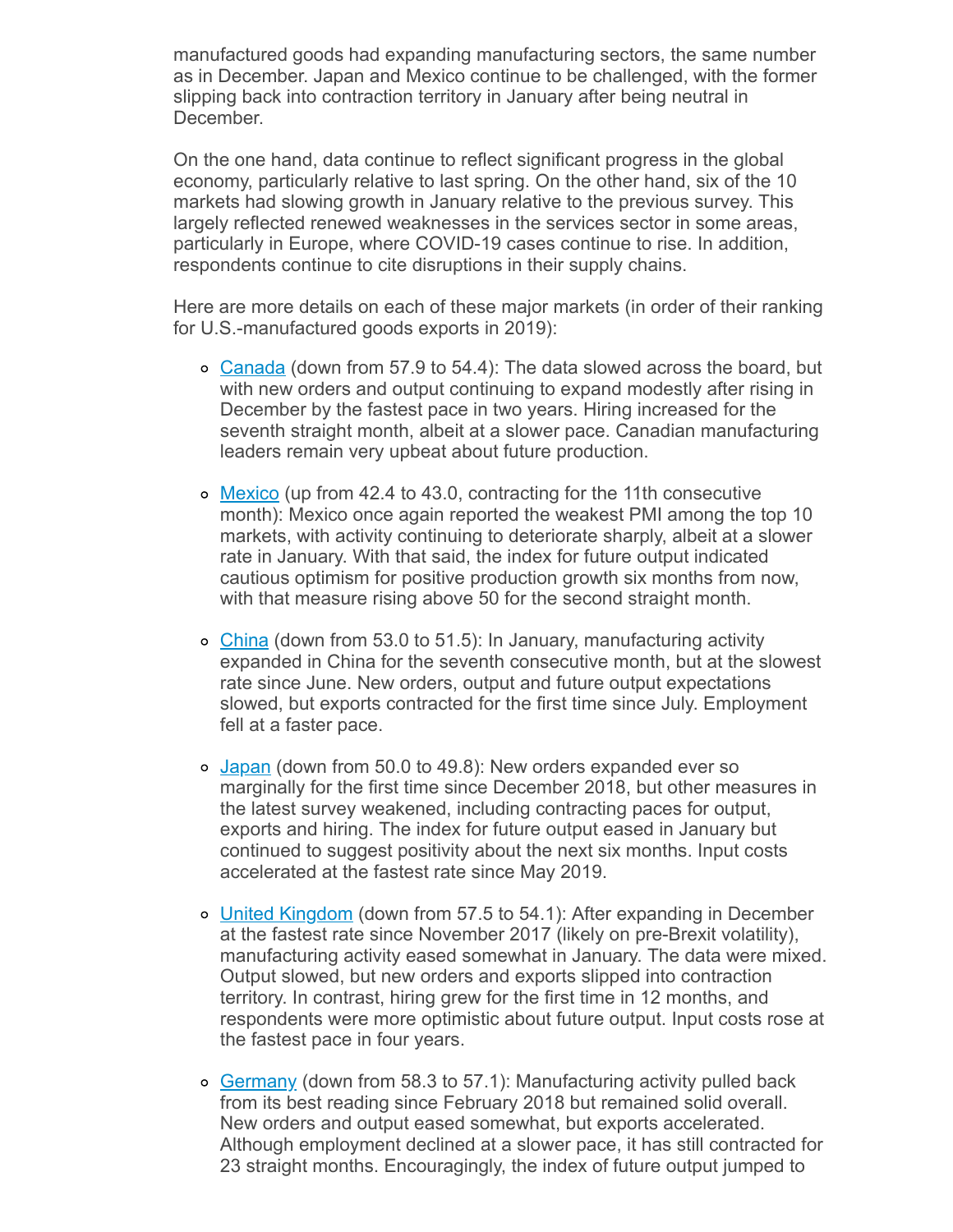the best reading in the history of the series, which dates to 2012. Input costs rose at the quickest rate since July 2018.

- $\circ$  [Netherlands](https://click.email.nam.org/?qs=ef04ac8aa486153c223a8b2b6eb6f03c4e3921351aa620ff446de6d0524a0d4c23ecc0dc9ed179e3518a6ea6a007b4ec22ce2ac0eb9830a8d8fdd68281682173) (up from 58.2 to 58.8, the best reading since September 2018): Production accelerated at the fastest pace in 28 months, and the index of future output was the strongest since April 2018, which was encouraging. At the same time, demand eased but remained strong, and hiring slowed somewhat. Mirroring other markets, raw material costs jumped at the briskest pace since October 2018. The Netherlands had the highest PMI among the top 10 markets for U.S.-manufactured goods.
- [South Korea](https://click.email.nam.org/?qs=ef04ac8aa486153c7bc29b1bea0338fcdbeb84b9eea4b23b1af09917a131c9213fcac0e8936a9ea141596601bed94b6f8f4cf31e5741148c38b16f4da1346819) (up from 52.9 to 53.2, the best reading since February 2011): Production reached its strongest level in nearly 10 years, and the index for future output jumped to a level not seen since April 2014, pointing to optimism in the outlook. Yet, new orders and export growth slowed, and hiring contracted for the first time since October. Input costs soared at the highest rate in three years.
- o [Brazil](https://click.email.nam.org/?qs=ef04ac8aa486153cfe4057d0dca45fefb6b049356c6d07f1f504c6b4ee2790f5e90688f4ef62901689fd5817422c6299a5435c0933faa6c346a813d23e8fc125) (down from 61.5 to 56.5, the slowest pace since June): The underlying data slowed across the board in January, including new orders, exports, output and hiring. The index for future output eased as well, but respondents remained very optimistic in their outlook. Raw material costs soared robustly despite easing slightly in January.
- $\circ$  [France](https://click.email.nam.org/?qs=ef04ac8aa486153c633bff4b623fdb33d11f4a854768394caa09126b8d999ff48c2065958a61e96e5f045b466586c7e5d0826a1e771ffbcfdf6273a9292bed1a) (up from 51.1 to 51.6, expanding for the fourth time in the past five months): New orders rebounded, but output and hiring fell back into contraction in January. Exports fell for the third straight month. On the positive side, the index for future output rose to the best reading since April 2019, and raw material prices rose to the strongest levels since February 2018, despite supply chain constraints.
- **Regional and National Trends:** Here are some other economic trends worth noting.
	- o China The Chinese economy grew 6.5% year-over-year in the fourth quarter, the fastest rate in two years. In December, [industrial production](https://click.email.nam.org/?qs=ef04ac8aa486153c3ab9864d4392c48a3af4d19f537caddc34d13ca53080451699e04a764df28cf90dfb2104548f03430f765f77a2ffb8d7a57505744a3b61a0) increased 7.3% year-over-year, up from 7.0% in November and the strongest pace since March 2019. [Fixed-asset investment \(](https://click.email.nam.org/?qs=ef04ac8aa486153c8ec66276e2e4639550fa005957f0a7fdca28f5765d767a25a73065a224803e9f60de846b242ac6407832d9061bb2a22a9a2ba10a50e8aa1a)up 2.9% yearover-year) notched its best reading of the year in December. However, [retail sales](https://click.email.nam.org/?qs=ef04ac8aa486153c7fcc449119c47dd24e2dbcbb020f1f8e4ca9718ae3a5e8c78619253da6f99ed3d7d38f51f9ddc0f8a764142da1a20074b82f0c71cf89cc3d) (down from 5.0% year-over-year in November to 4.6% in December) softened somewhat. Growth in consumer activity remains well below the rates seen pre-pandemic.
	- Europe The Eurozone economy [contracted](https://click.email.nam.org/?qs=ef04ac8aa486153caa011a5f3ea4b9ee5fa68a3aab920c946db7265a13cd8b769173d6518f0a718ba784c29555ca77826e40cd5dc3bb3e292efad60e70accd10) by 0.7% in the fourth quarter, pulling back once again after real GDP increased by 12.4% in the third quarter, as rising COVID-19 cases led to renewed restrictions on activity. On a year-over-year basis, real GDP in the Eurozone shrank by 5.1%. December industrial production data will be released on Feb. 12. In November, [output j](https://click.email.nam.org/?qs=ef04ac8aa486153cd84a99185724c07dff0502021ef956e3a04946f78cc72b37fa52b2c2f6dee2006fcc167e13c5e7e50a60db29fa11d57bb684a5375b9efd84)umped 2.5%, extending the 2.3% gain seen in October but with 0.6% less production than one year earlier. At the same time, [retail sales](https://click.email.nam.org/?qs=ef04ac8aa486153c84c568059acfb0dbd0b13c2d64288cc00674bcb4ae0ac91fb6695fed4a2132bbc39de1df2dbc748fb55abf2bfbb22d1291f2c9506e2faf1f) rose 2.0% in December, recovering some of the 5.7% decrease seen in November. Over the past 12 months, retail spending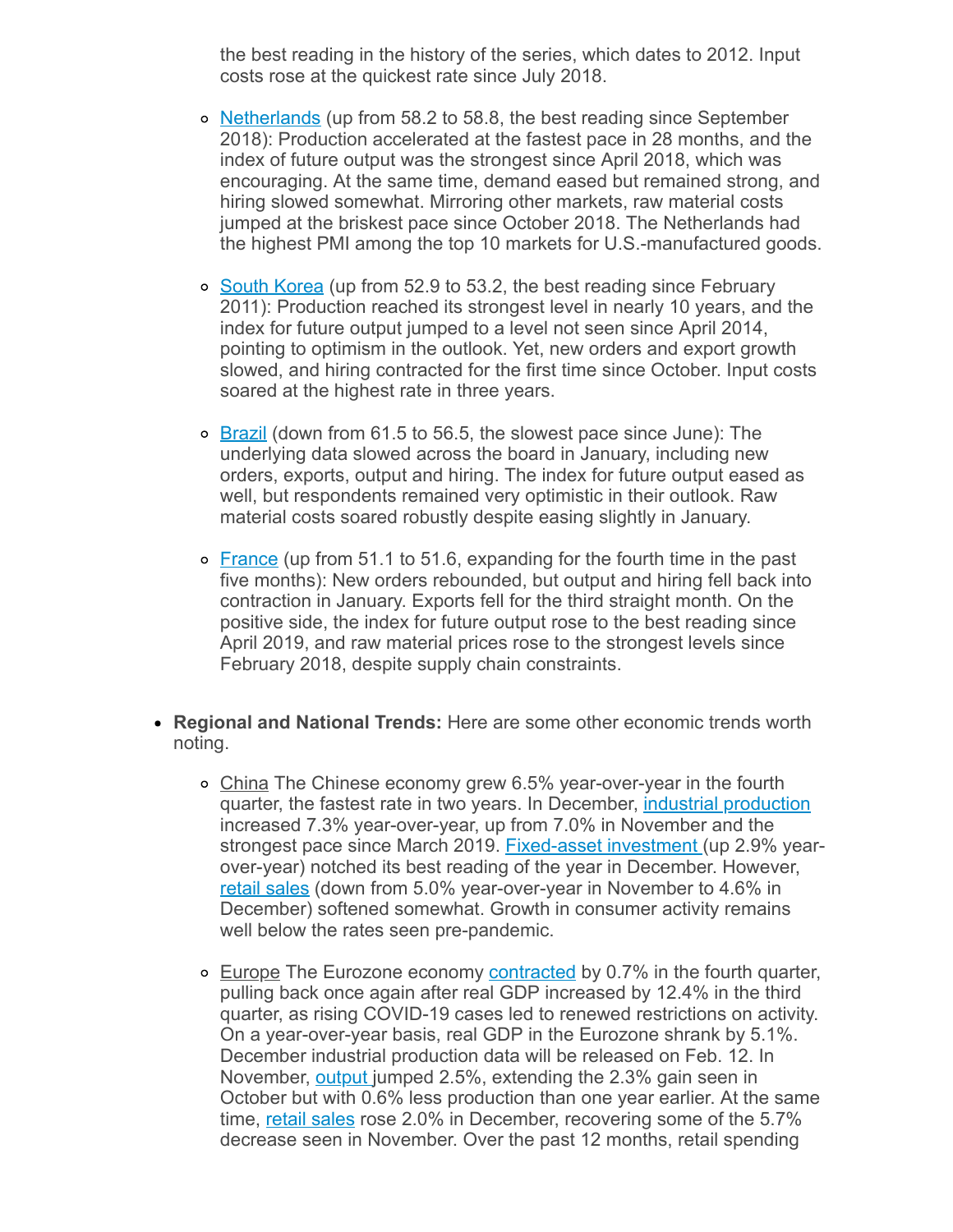has fallen 1.2%. Meanwhile, the *unemployment rate* remained at 8.3% in December.

- o United Kingdom: In November, [industrial production](https://click.email.nam.org/?qs=ef04ac8aa486153cb06298a378bcf921a480be841d2c7c7d80acef60987c615a4968ad7997228bdcc7e7c247ad2ea933b005c816e9e6afcd7c4aa66af0504835) edged down 0.1%. New data for December will be released on Feb. 12. Despite notable progress since the spring, output remained 4.7% below where it was last February, illustrating the sharp declines in manufacturing activity seen during the COVID-19 pandemic. Meanwhile, [retail sales](https://click.email.nam.org/?qs=ef04ac8aa486153cbe8855b423e6cf3d8d40ba70b75757dfc5da1fcbc3a82b72d938c55c911893992eeda1bde9277371b91114eafc2cac1d8bd4b5aa45e2af27) increased by 0.3% in December following the 4.1% decline seen in November caused by renewed COVID-19 restrictions. Overall, retail spending has increased 2.9% year-over-year.
- o Canada: [Manufacturing sales](https://click.email.nam.org/?qs=4ed56df1dad4422d233867d4a6b0aab8fe43a164d676aed7d095ae72ca36728a46aa4d4487f8a09446ef3437035b473f74c1c0bb12d38326ca74b4c549e99434) fell 0.6% in November, falling for the first time since August, largely on weaker automotive and aerospace sales. Over the past 12 months, new orders for manufactured good have fallen 4.8%. New data for December will be released on Feb. 15. Meanwhile, [retail sales](https://click.email.nam.org/?qs=4ed56df1dad4422d6793b54911b1a69ddd7b494a4c14ceb52f32e6f3ee15dd56e5015e5cf867c8367fc9dabf58e73ab1c61ff1a6713d388b6dae38012ea973f4) rose 1.3% in November, rising for the seventh straight month. Despite tremendous volatility over the course of the year, retail spending has risen 7.5% since November 2019. In January, the *unemployment* rate was 9.4%, up from 8.8% in December and the highest since August. [The number of manufacturing workers](https://click.email.nam.org/?qs=4ed56df1dad4422de5a5bbe01e48d6b24463a43d96750f6eab7edcfbb8273e97e70239165a6231dbc97773c0ff309e69136359611f71d718a0830ddc61b2d066) decreased by 12,300 in January, but with employment in the sector up 3,400 year-over-year.
- o Mexico [Industrial production](https://click.email.nam.org/?qs=4ed56df1dad4422d9e0e465699ba594049018c04d30a568cb0dac4a6439664510ca885ec85d0ee6d9a9693c892ac2837b9175421e1ad9f4ba76c94bae79c0244) rose 1.1% in November, rising for the sixth straight month. Yet, it has fallen 3.3% over the past 12 months. Manufacturing production was flat in November in real terms, declining 1.2% year-over-year. December data will be released on Feb. 11. [Note: The link is in Spanish.]
- o Japan Industrial production fell 1.6% in December, pulling back for the [second straight month. Output declined 3.2% over the past 12 months.](https://click.email.nam.org/?qs=4ed56df1dad4422d9a503a5fa789a72ce05d03e2356d5018504ba7355c09804519df9eac8e7ac28d2b8316e8c530a28e73b83a8aab5840c21fa98fd0fb040979) Strength in machinery and motor vehicles buoyed the December data, but production decreased for chemicals and electronics. On the retail front, [consumer spending](https://click.email.nam.org/?qs=4ed56df1dad4422d7663fac6bf0a010a9dbba7c61e8b1cfd9307b7b9e3c517cdfb874db4e7c238fbd5f31a8cc5c7145e62326e73c8adda7bbcb317597ee135fd) also fell for the second consecutive month, down 0.8% in December. On a year-over-year basis, retail sales have declined 0.3% since December 2019. [Note: These second link is in Japanese.]
- o Emerging Markets After rising in November at the fastest pace since January 2011 (53.9), the IHS Markit Emerging Markets Manufacturing PMI slowed for the second straight month, down from 52.8 in December to 52.1 in January. The good news was that the measure now reflects expanding growth in emerging markets for seven consecutive months. In December, new orders and output decelerated, but exports contracted for the first time since August. Hiring declined at a marginally faster rate in January than in December. With that said, the index for future output continued to signal optimism about production over the next six months, albeit with the measure decreasing from 62.6 to 61.5.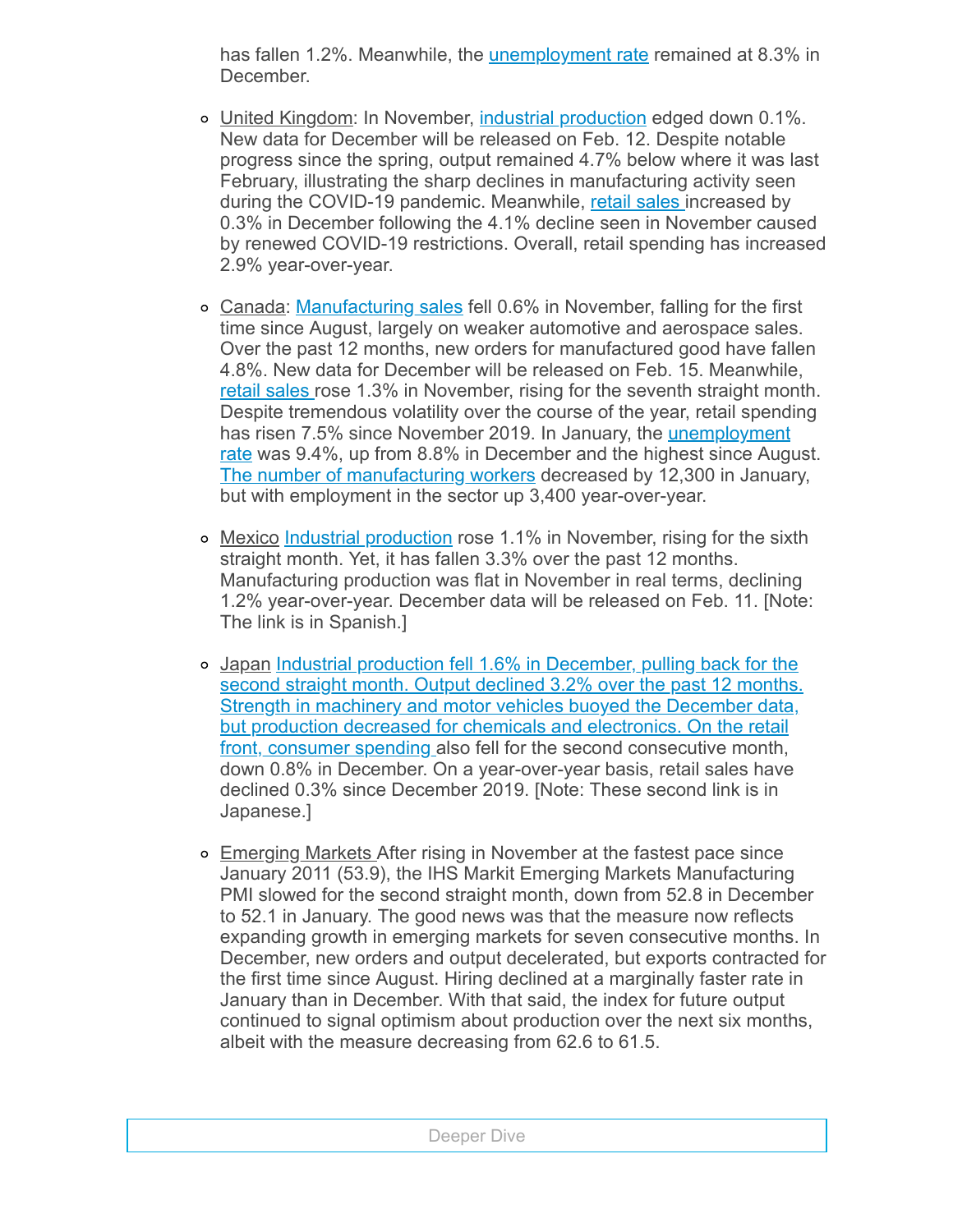- **Trade-Weighted U.S. Dollar Index** Since April 24, 2020, the U.S. dollar has [fallen 9.6% against a broad-based index of currencies for goods and services](https://click.email.nam.org/?qs=4ed56df1dad4422d5a4051c0d6ef601ec43e6b65d6f413e414e377aabe7e4bb9e4eda0448b0ad7af4e8c1e20d127a57873a328a12da263405f791fecfb5e6295), according to the Federal Reserve. However, it has trended slightly higher since January 21, 2021, rising by 1.0%. The index reflects currency rates per U.S. dollar, suggesting the dollar can purchase less today than it could last spring but more than it could a few weeks ago. A weaker U.S. dollar could help boost exports, but it would also increase the cost of imported raw materials and other inputs. Despite recent declines, the U.S. dollar remains elevated over the longer term, up 20.8% since July 1, 2014.
- **International Trade** The [U.S. trade deficit](https://click.email.nam.org/?qs=4ed56df1dad4422dfd5762ae6f1dbfda122eda65c1ed28065e462a5c7e6aef737caf53d37b36d8c587f2f6dd1906e759b87db6c20e0d1cc454d16b45e03aba5d) declined from \$69.01 billion in November, an all-time high, to \$66.61 billion in December. The reduction stemmed from an increase in goods exports (up from \$127.54 billion to \$133.50 billion—the strongest reading since February 2020) that outstripped the gain in goods imports (up from \$214.53 billion to \$217.65 billion—the best since October 2018). Overall, trade volumes declined notably in 2020 as COVID-19 and a recession battered the global economy. Here are the reductions in trade volumes last year: goods exports, down from \$1,652.44 billion in 2019 to \$1,434.77 billion in 2020; goods imports, down from \$2,516.77 billion to \$2,350.56 billion; service-sector exports, down from \$875.83 billion to \$697.13 billion; and service-sector imports, down from \$588.36 billion to \$460.08 billion.

In December, goods exports rose for industrial supplies and materials (up \$1.80 billion), foods, feeds and beverages (up \$1.36 billion, mainly from corn and soybeans), non-automotive capital goods (up \$1.10 billion), automotive vehicles, parts and engines (up \$852 million) and consumer goods (up \$349 million). At the same time, goods imports were boosted by strength in industrial supplies and materials (up \$2.71 billion), automotive vehicles, parts and engines (up \$1.97 billion) and non-automotive vehicles and parts (up \$630 million). Imports fell for consumer goods (down \$1.90 billion, mainly from cell phones) and foods, feeds and beverages (down \$444 million).

**U.S.\_Manufactured Goods Exports** According to the latest seasonally adjusted data from [TradeStats Express](https://click.email.nam.org/?qs=4ed56df1dad4422df40a14c522f063858582ed02986640ae25fd8c877a2c6ee5ffb00f1ca402760b819875aaacb1ccad92dfd1f860fdab3ba86f953c6ad043d0), U.S.-manufactured goods exports totaled \$1,171.37 billion in 2020, dropping roughly 14.21% from \$1,365.33 billion in 2019 to the lowest level since 2010. In 2020, durable and nondurable goods exports were off 16.11% and 10.49%, respectively.

Among the top 10 markets for U.S.-manufactured goods, China (our third largest market in 2020, between Mexico and Germany) was the only market with increased activity in 2020, with exports up 2.17%. For the other nine markets (listed in terms of their ordinal ranking), U.S.-manufactured goods exports were lower: Canada (down 13.93%), Mexico (down 18.02%), Germany (down 6.40%), Japan (down 13.68%), the United Kingdom (down 14.08%), South Korea (down 1.49%), the Netherlands (down 8.50%), Brazil (down 18.53%) and Belgium (down 20.82%).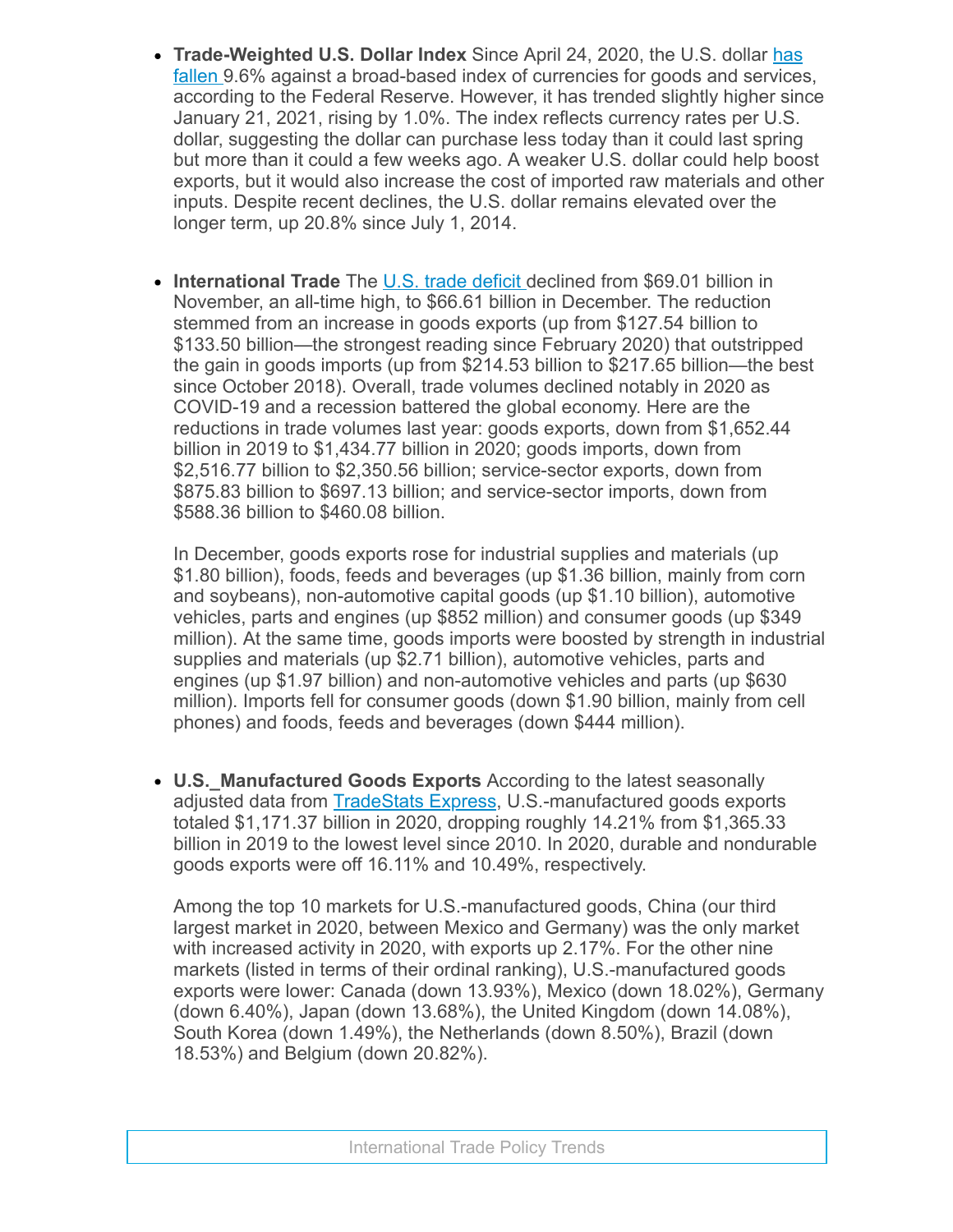- **•** Biden administration signals continued China push, efforts to develop China strategy in *consultation with allies*: Top Biden administration officials are strongly signaling China as a top priority and concern, with pledges to develop—across agencies and in consultation with allies—a comprehensive, strategic approach to China. However, officials gave no concrete timeline for a rollout of such an approach.
	- o In a [Feb. 4 speech on U.S. diplomacy,](https://click.email.nam.org/?qs=4ed56df1dad4422da8e6dd072bfdf99a46a314c35c6576d8d78bdbd5542f92fbd9b726f9029c84e3ce0b5ef82c7e6d650c5fad5293dce3919d1bea60690b3be7) President Joseph R. Biden, Jr. called China the United States' "most serious competitor." He pledged to confront China's "economic abuses" as well as its "attack on human rights, intellectual property and global governance," while also saying that the United States stands "ready to work with Beijing when it's in America's interest to do so."
	- Other senior officials, including White House Press Secretary Jen Psaki, Treasury Secretary Janet Yellen and National Security Advisor Jake Sullivan, have stressed the administration's "administration-wide" approach to China, as well as an ongoing review of past actions, including the U.S.–China "phase one" deal and Section 301 tariffs.
	- President Biden has also engaged with a range of world leaders on China-related issues, including the leaders of [Australia,](https://click.email.nam.org/?qs=4ed56df1dad4422dd995c7c08e62fa3287a66ba28480c5d3e92f89845258b1e5ae7e6ee9fc6c418173c4b56add17710d9191cd6596355cfe481b15a49b2c199e) [France](https://click.email.nam.org/?qs=4ed56df1dad4422da4922662fe4d6a1527f918ac3e189e416c7b73f894bfd26353b0955f78dfa6ca97ccc6d5e28e93b8a28a2be939b1696fa86fbb9f19001c55), [Germany,](https://click.email.nam.org/?qs=4ed56df1dad4422d9d044a433dca1c7d1427ecaa6f600af2d071ccd0175aaada4ddad460803dd2b8ccca3cff583d41c67673cff7a7150a75c6144ca914c6c100) [Japan](https://click.email.nam.org/?qs=4ed56df1dad4422d056c018dac6f8647399599c9c33cd14f1bc269da248a7d9eafa4813232668ec9845197a39cf52548ea7b2bf3777daf9e93f46d73007ac1e9) and the [United Kingdom](https://click.email.nam.org/?qs=4ed56df1dad4422df7df8cbc05e6f671eeae222bc0997234e43c74b516ee741f9a0c430fd581e2af2b8fa2d592e3d2593910d78a71e07be2cafbc21e8090f5b9), though not directly with President Xi Jinping. Meanwhile, Sullivan and Secretary of State Antony Blinken have engaged with a wider net of officials, including a conversation with [Chinese State Councilor Yang Jiechi t](https://click.email.nam.org/?qs=4ed56df1dad4422deca23b09790cf6de284830feb589dd3de06bec9dcee662154b32dd2a1a7e259e5f678b8b2b1fb380c43952ebe3f8ac1b2fb833945a7d5053)hat reiterated a U.S. commitment to human rights, democratic values and work to "hold the PRC accountable" for regional security concerns.
	- Meanwhile, the Biden administration will need to sort out a flurry of actions taken at the end of the Trump administration. These actions included [labeling Chinese activities in Xinjiang as "genocide"](https://click.email.nam.org/?qs=4ed56df1dad4422dd9792021ab13582402ce26e5fa38eeb527f7dab7e04d93103f6a0f4c6e973dcd2f05d6a5d731f884bc423c0de65bbca18e79ac873d59b8a6) and [blocking certain imports](https://click.email.nam.org/?qs=4ed56df1dad4422d6f6258dc2ddc5b4b157d8d40f8ca0e503567233cd2925c7bf303fa002f9d23eacf9d5af9df8de6de8e5b137f4b2a211b83128945a6b41b84) from the region, as well as new rules from the departments of [Defense](https://click.email.nam.org/?qs=4ed56df1dad4422d796af52b9835eecaa32ff870e7ffcfbf6a12e6046a87d8ec2b351c307ad9779eb413a81d431aab34a1a773f35622f687efdbe37a0f52bf8b) and [Commerce](https://click.email.nam.org/?qs=4ed56df1dad4422d904e4a4458aee3cbca9e2c03ca419c030fe9f86c2f3be1bf36173e162065a94ae8c74ca1f08b886b6b2dff8d33c94bd4c1e1cf96d48c06cb) to block business with Chinese information technology, [energy](https://click.email.nam.org/?qs=4ed56df1dad4422dd62c15262f2fe4d823c6531ec725c815cb962a4f78505ebaf1d5fba9035f9c9dc929dd7b23a4f168a7da15429258488118e9275bf6a42880) and [drone](https://click.email.nam.org/?qs=4ed56df1dad4422dc390ef5086707ecb1e29af6f281f71c696929a9b458a6313d95ca10de0026951e8c8f461cf788f5a304eb9a9acd324a663f1b62244dc0587) companies.

The NAM [continues to stress](https://click.email.nam.org/?qs=4ed56df1dad4422d57eeba1dfa47beaa64a7ba456796c8da2585638510d443e6287ec7d5e9c36846c41a2e8ce871b3228828b1e84e56e559a6375f97fc22df00) the need for China to tackle persistent, structural trade barriers that prevent manufacturers from competing freely and fairly around the world. The NAM urges the United States to quickly develop and drive a comprehensive and strategic approach to cement concrete, lasting and enforceable policy changes in China and develop a pathway to promote targeted trade enforcement approaches versus broad-brush actions that cause collateral damage to the U.S. economy.

## [Learn more.](mailto:rong@nam.org?subject=NAM/China%20Updates)

**•** Manufacturers press for continued efforts to promote innovation and protect intellectual *property in global markets.* On Jan. 28, the NAM called on the U.S. government to protect manufacturers of all sizes from the threat of intellectual property theft and barriers to innovative manufactured products in countries around the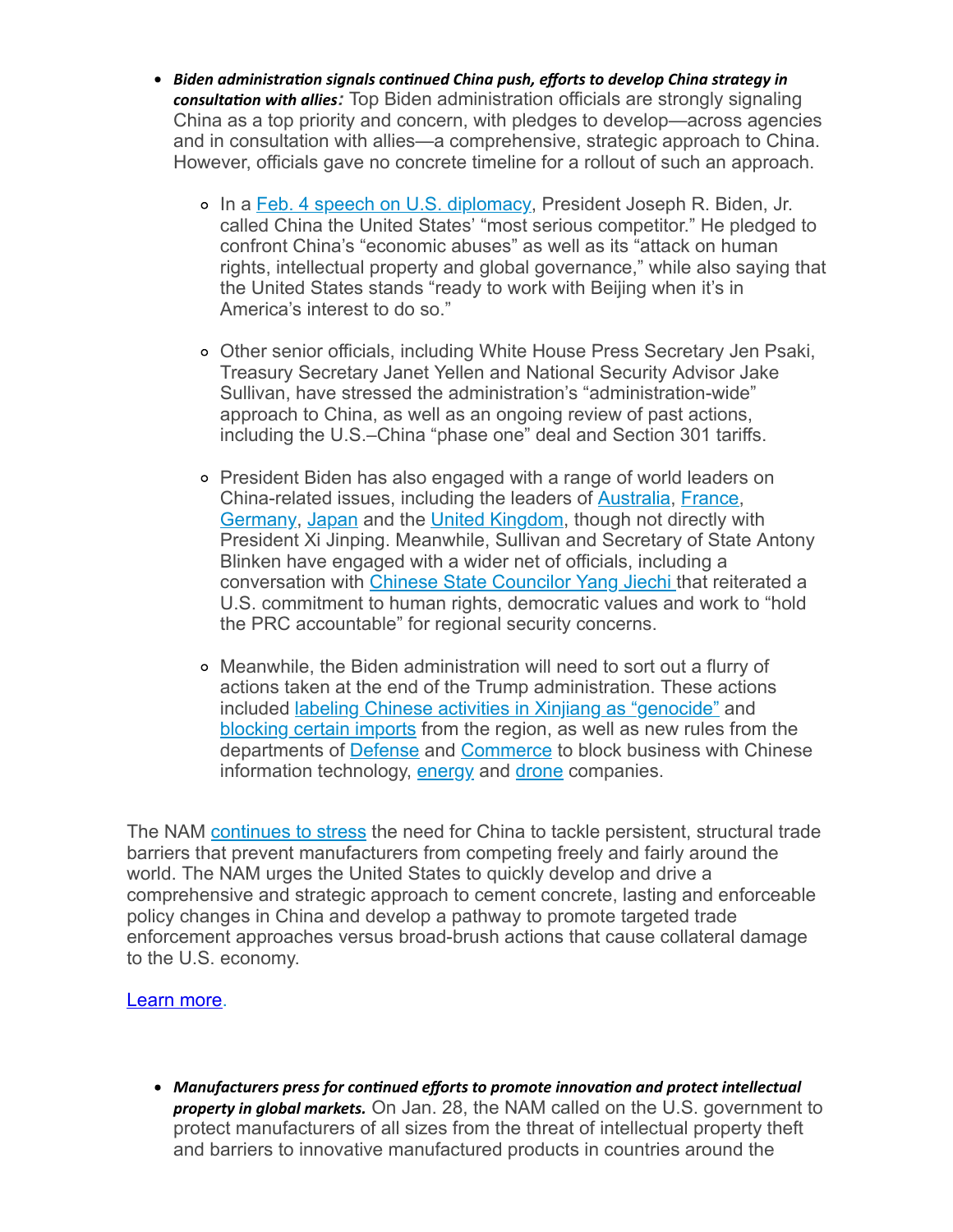world.

- o [In a detailed submission to the Office of the U.S. Trade Representative](https://click.email.nam.org/?qs=4ed56df1dad4422dde4e38e102d4c09a2ace32fade10d93f7632e354d81509f52f5ed4bb0173a0f57f5c282aa01d6a6b54ec07eb2d369484ccb26e96e713328c) for its annual Special 301 report, the NAM underscored innovation, IP and research and development as the foundations for a competitive American manufacturing base that benefits working families, manufacturers large and small and the broader economy.
- The NAM highlighted top cross-cutting issues such as the global threat from counterfeiting, increasing political pressure to erode critical IP protections and inadequate capacity and political will to enforce the IP of manufacturers.
- The NAM's submission discussed IP-related developments in more than 60 countries and regions, highlighting 16 markets for special attention and designation in the Americas (Argentina, Brazil, Canada, Chile, Colombia and Mexico), Africa (South Africa), the Asia-Pacific (Australia, China, India, Indonesia, Japan, Korea and Thailand), the Middle East (Saudi Arabia) and Europe (Russia).

[Learn more.](mailto:rong@nam.org?subject=innovation%20and%20ipr)

- The Biden administration backs Ngozi Okonjo-Iweala to lead the WTO. On Feb. 5, USTR released a [statement](https://click.email.nam.org/?qs=4ed56df1dad4422d5567756ae3dead6f9e2e6908b25fa4d4d6764b39acdc8aad16c8572622f908fa0e88ff4fa430506c999ff2eef798deb5662e85aabb17f906) expressing "strong support" for the candidacy of Ngozi Okonjo-Iweala as the next director general of the WTO.
	- In its statement, USTR underscored that the Biden administration "looks forward to working with a new WTO Director General to find paths forward to achieve necessary substantive and procedural reform of the WTO."
	- o In a Feb. 8 statement, NAM President and CEO Jay Timmons [underscored](https://click.email.nam.org/?qs=4ed56df1dad4422d72f3947b520994fe3f07c9c057a599dd18fe85fa7ffdec7011af623cb9e4097013ca7d69b5efad2108c43de22146e044a2bd2acbd0b39181) that manufacturers "look forward to working with Okonjo-Iweala" and that "a revitalized and modernized WTO—with active participation by the United States—is vital to the continued growth of trade and the improvement of the global competitiveness of manufacturers in America."
	- o In his statement, Timmons also pledged that the NAM "will work with the Biden administration, Congress and the business community to build the case for a reformed WTO that delivers in three key areas: trade liberalization, the strengthening of the WTO rulebook and the reinstatement of the WTO dispute settlement system."

[Learn more.](mailto:kmonahan@nam.org?subject=wtc)

• The NAM continues to advocate for passage of the MTB. Following the exclusion of the MTB from the Consolidated Appropriations Act of 2021, which passed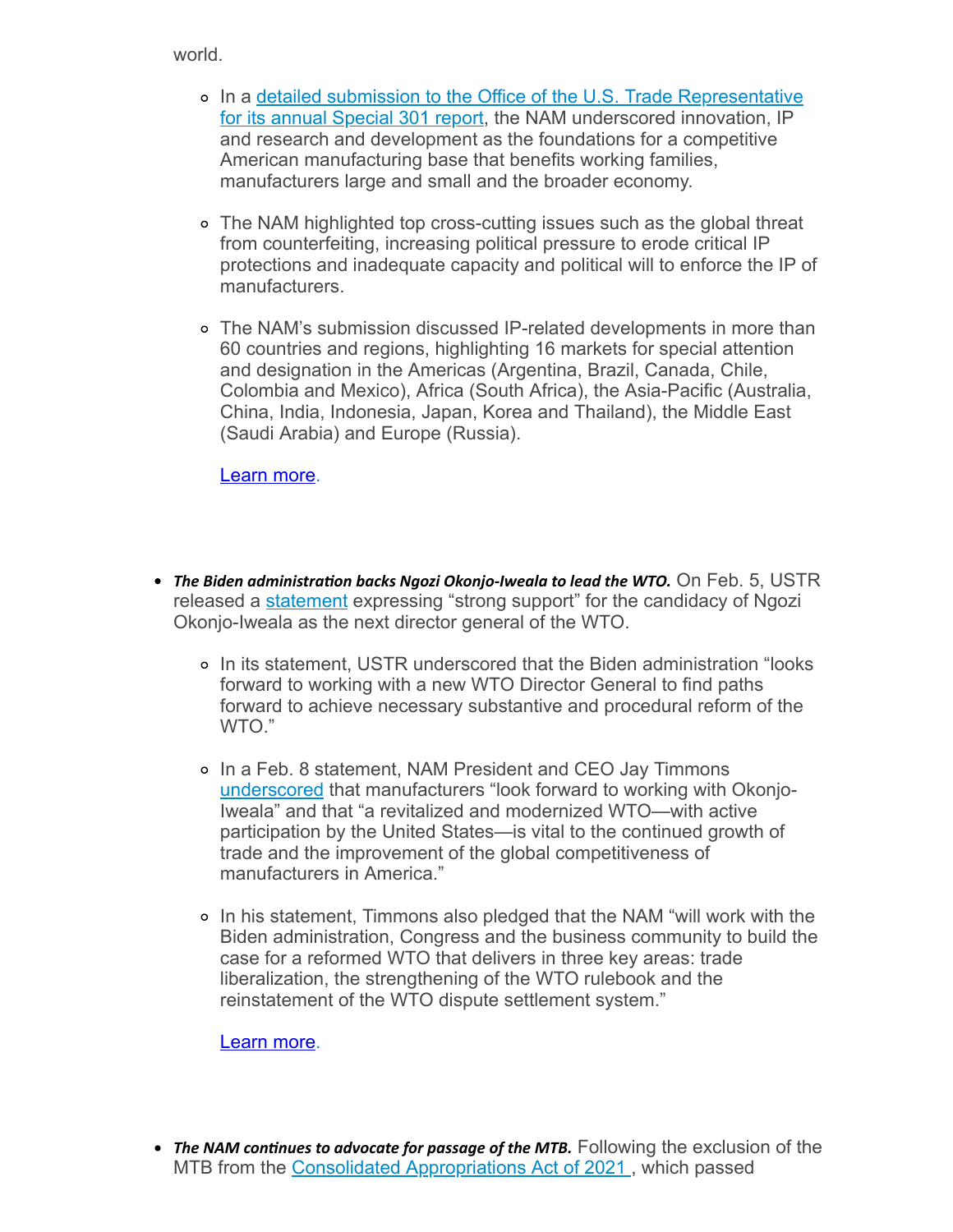Congress in December, the NAM is redoubling its efforts in support of congressional passage of the legislation as soon as possible in 2021. In doing so, manufacturers are underscoring the direct impact of the tariffs that would be removed under the MTB on U.S. manufacturing operations and American workers.

[Learn more.](mailto:kmonahan@nam.org?subject=miscellaneous%20tariff%20bill)

- **•** Manufacturers successfully encourage Biden administration to maintain a fully functional *Ex-Im Bank, push for the swift nomination of board candidates.* **On Jan. 20, President** Biden took [action t](https://click.email.nam.org/?qs=4ed56df1dad4422da38a36be932f8996b5d1499bf61078972f30b189765d3516ade52279f0d2ca399071430a28cfdbca1604f0657ea5a5310b02e03cdd8ccb63)o maintain a quorum on the Ex-Im Bank board of directors by appointing Jim Cruse, the bank's senior vice president of policy analysis and international relations, as acting first vice president and vice chairman and extending Director Judith Pryor's term by six months. This follows the NAM's [advocacy](https://click.email.nam.org/?qs=4ed56df1dad4422dd058b31bef9ec1b9c3cd247ed338120a4449c72a9f5019fdb9f7e65a37b030add4059f4fc11352f96a9777f089e8cec4b35b5df79d278c4d) that stressed the importance of such actions to maintain a quorum with the Biden-Harris Agency Review Team.
	- Maintaining a quorum at this time is as important as ever, with manufacturers facing a global pandemic, economic uncertainty and 115 foreign export credit agencies providing support for their own domestic exporters.
	- Manufacturers are also urging the Biden administration to provide longerterm certainty by nominating a full slate of qualified nominees to open positions on the Ex-Im Bank board of directors as soon as possible for consideration by the U.S. Senate.

[Learn more.](mailto:kmonahan@nam.org?subject=miscellaneous%20tariff%20bill)

- **•** Manufacturers work closely with the Biden administration on the effective use of the DPA. As the Biden administration looks to leverage DPA authorities to help with the nation's response to the COVID-19 pandemic, manufacturers have [encouraged](https://click.email.nam.org/?qs=4ed56df1dad4422d00ecdf69ac21f95920f0c52843856b78bc496074ed1da50999195124e3965bbc10391b263a790acf0bff5071ee50f71bd9ff940ef0821e99) a collaborative and strategic approach.
	- As the NAM has advocated, the Biden administration has committed to working in partnership with manufacturers and recently [announced](https://click.email.nam.org/?qs=4ed56df1dad4422dde60e8ead0b16cbbc6e4b641363e569d0b4f2d7071406efe796c25b2198f4d7cdbfe9222d06fb47cbd26dd6ffddc792e0c3484d057776994) three ways DPA or similar industrial expansion programs are being or will be used.
	- This includes using priority authority to tackle constraining factors such as limited equipment and ingredients for vaccine production, a federal government investment to increase the domestic production capacity of COVID-19 tests and a forthcoming half billion-dollar federal government investment to produce the raw materials and manufacture surgical gloves in the United States.

[Learn more.](mailto:aaafedt@nam.org?subject=defense%20production%20act)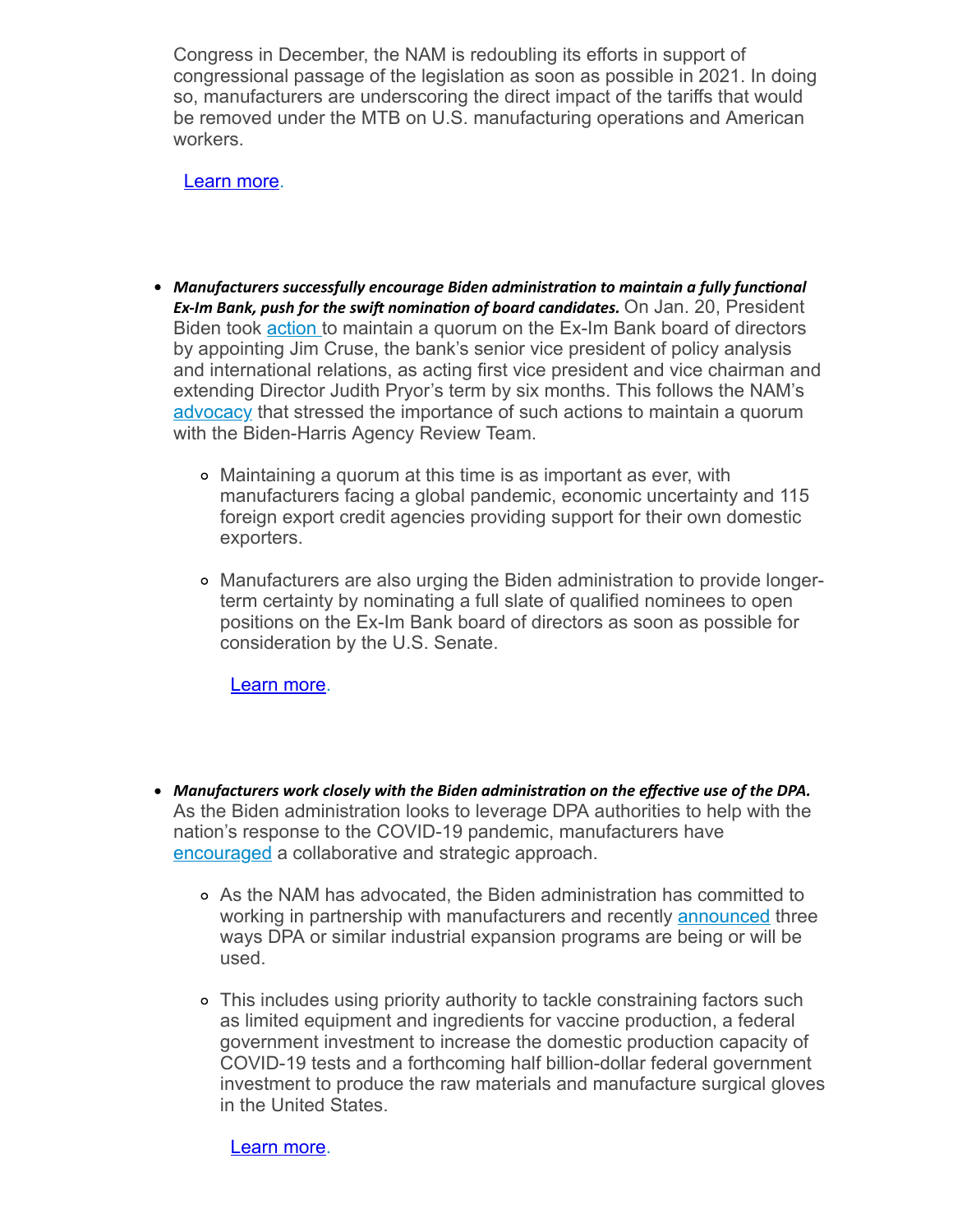- *President Biden affirms U.S. commitment to the WHO, global leadership in mullateral organizations.* On his first day in office, President Biden, [announced t](https://click.email.nam.org/?qs=4ed56df1dad4422d6309af41e2e78521ce17fc84d8ae97bf85e6c29e82df08006b20385a23e338efa2d65fa04fc7f220b0d7d9c57a826f91bfbef6890c4ede10)hat the United States was revoking plans by the Trump administration to withdraw from the WHO, and that the United States intended to be "a global leader" and a strong reform advocate at the WHO. The announcement presaged a more detailed [Jan. 21 memorandum](https://click.email.nam.org/?qs=4ed56df1dad4422da3e7d5472ce61ab07b18f4dff84c09dd3a3a6db153d32c708bfe2a2a030d6926e1e674972cdb25398915b615fe51b1a3ce7d48fff2de476b) that laid out a 30-day window to set U.S. priorities for global leadership on COVID-19 and for WHO reform priorities.
	- o NAM President and CEO Jay Timmons [praised the action,](https://click.email.nam.org/?qs=4ed56df1dad4422d8e63dda09f2b39f8d25d4f9d17dca61d959ac7533135aa15781c10519eb3f5ca49f1d0c3402430e4686ed541da2632e84092398436840b79) saying that manufacturers were pleased to see "a clear U.S. commitment to global leadership on COVID-19 and global health by restoring its membership at the WHO and committing to lead the charge for WHO reform," given the need for "a transparent, science-based WHO that is focused and equipped to succeed in its core mission."
	- That statement mirrors direct advocacy by the NAM-led Engaging America's Global Leadership coalition with leadership of the Department of Health and Human Services ahead of the WHO executive board meetings on Jan. 18 to 26. In a direct letter, EAGL stressed the importance of U.S. leadership at the WHO and principles to guide renewed U.S. engagement. The letter also included substantive comments on agenda items impacting U.S. innovation and IP and WHO tax and regulatory proposals impacting key industries.

More broadly, Biden administration officials have affirmed a commitment to engaging, strengthening and reforming international organizations, rejoining others such as the [U.N. Human Rights Council](https://click.email.nam.org/?qs=4ed56df1dad4422dbd135e8c5318dc5b27491d8493c9a6e0c6c693352143bd2a2bb6b4207664154015d6720a158e92d6bc83ea461ed3ab40310caf90e3966848) and [stressing](https://click.email.nam.org/?qs=4ed56df1dad4422dd2e708302bb0f2343f606325c300a1098afe9684d6092890442bf25a1c28f956378b7cc13307e99d61d9264f97fcfabf1e4f7f766b6caf4c) that the "[U.S.] leadership is needed at the table" and that the United States would "demand reforms in the U.N. system…to be more efficient and more effective." Such commitments to engage and to lead were echoed by [NAM leadership](https://click.email.nam.org/?qs=4ed56df1dad4422d600b722bca1f7a275e762929006de02557c72db5dbdcf9133b5e2f924897ca29587c0b155be9670507048fb6b9cb2fce7e20255691c46377) as well as the [EAGL coalition.](https://click.email.nam.org/?qs=4ed56df1dad4422d00501f8b8f41f966a832694540a2cf9edb69e97f0c89b7a37161114895e3e3d148bb7bb7cace6f98e8401fd749bbc2296e84c795c6247a87)

[Learn more.](mailto:rong@nam.org?subject=mlos%20and%20who)

*NAM joins call to Canadian Prime Minister Jusn Trudeau to address concerns over proposed regulations on plastic manufactured items.* **On Jan. 25, the NAM joined** [more than 80 other North American business groups in a direct letter to](https://click.email.nam.org/?qs=4ed56df1dad4422d6a5825d2913bf6242779106a2efd64a39de1a60a66d93211006ada851d89ea02a3d5b96d90b0fa3e1ad2164b975c1926a6ba3f22c31253a1) Canadian Prime Minister Justin Trudeau voicing concerns about Canada's proposed order to add "plastic manufactured items" to Schedule 1 of the Canadian Environmental Protection Act. In its letter, the NAM and others raised concerns about the proposed order's compliance with Canada's commitments to the WTO and the United States–Mexico–Canada Agreement as well as its potential for opening the door to further bans on a broader mix of plastics used in manufacturing industries.

[Learn more.](mailto:rong@nam.org;lberkeyames@nam.org?subject=canada%20plastics)